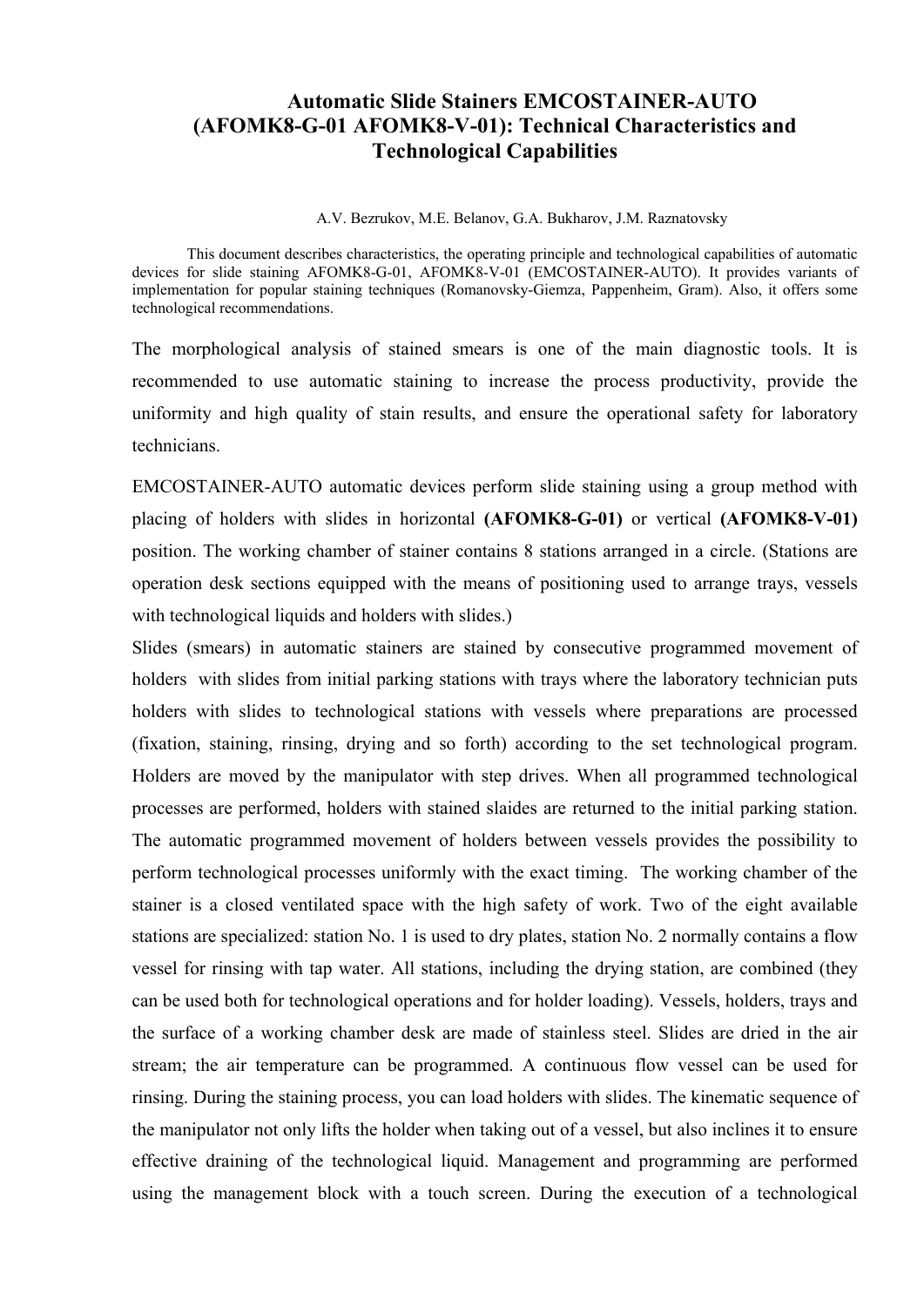program, the station states and the technological progress are displayed on the touch screen and a mnemonic LED display. You can program the technological process up to 19 steps, store 20 technological programs and 50 names of technological liquids. Also, you can enter digital and alphabetic information. Automatic stainers **AFOMK8-G-01** and **АFOMK8-V-01** differ in the arrangement of slide plates in holders and overall device dimensions.

**AFOMK8-G-01** provides horizontal arrangement of slides; holders and vessels can arrange 25 or 10 slides. Device dimensions: 600 х 535 х 340 mm.

**AFOMK8-V-01** provides vertical arrangement of slides; holders and vessels can arrange 50 or 25 plates. Device dimensions: 600 х 535 х 400 mm.



Fig. 1 Appearance of the automatic slide stainer AFOMK8-G-01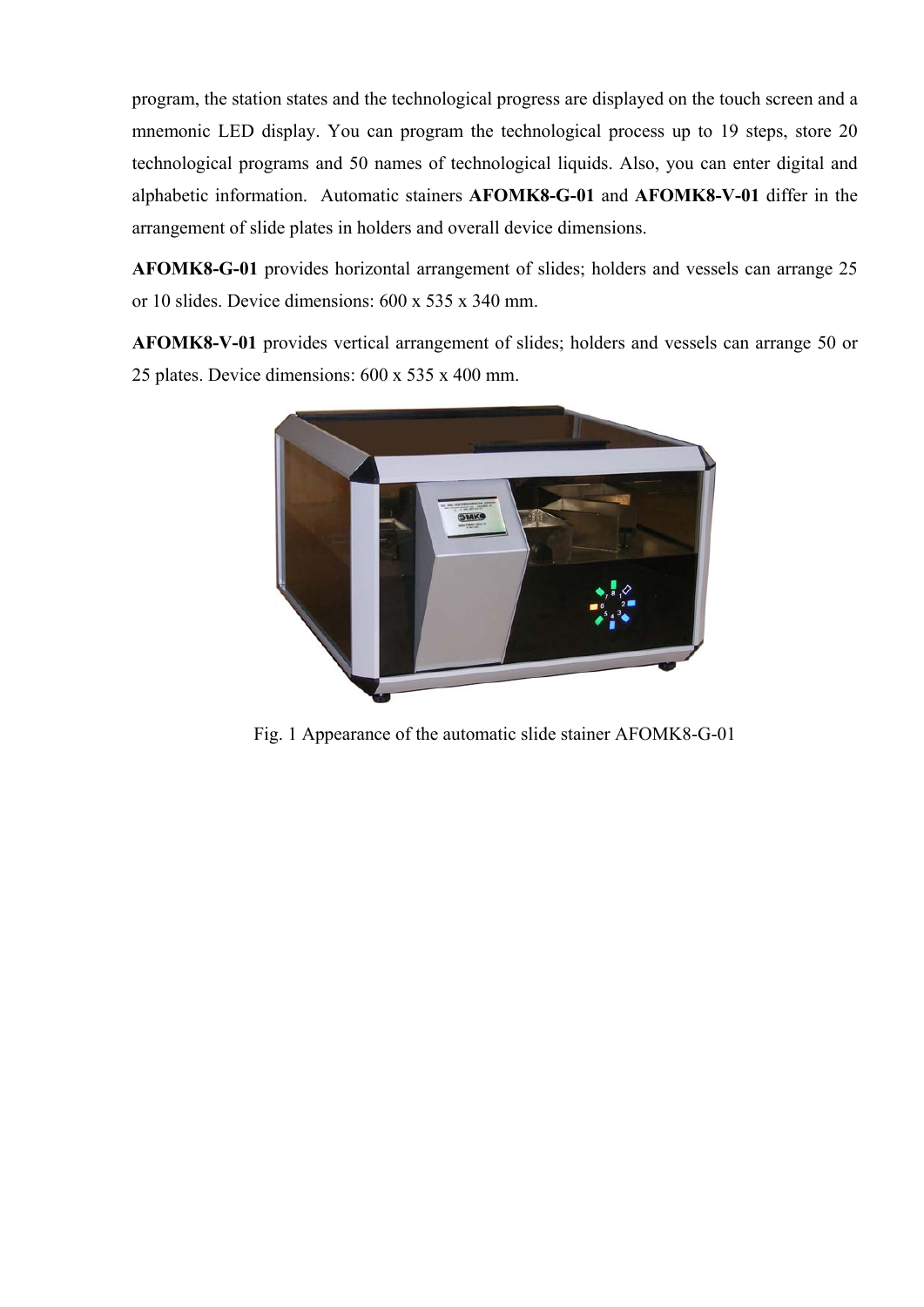

Fig. 3 Accessories for t the automatic slide stainer AFOMK8-G-01, from the left to the right: a holder with slides, a tray, and a vessel.

# **Operating Principles and Function Characteristics of the Automatic Stainer.**

After installation of a holder at a free tray, the stainer recognizes the presence of the holders by means of the presence sensor. Slides with smears are processed after the device cover is closed.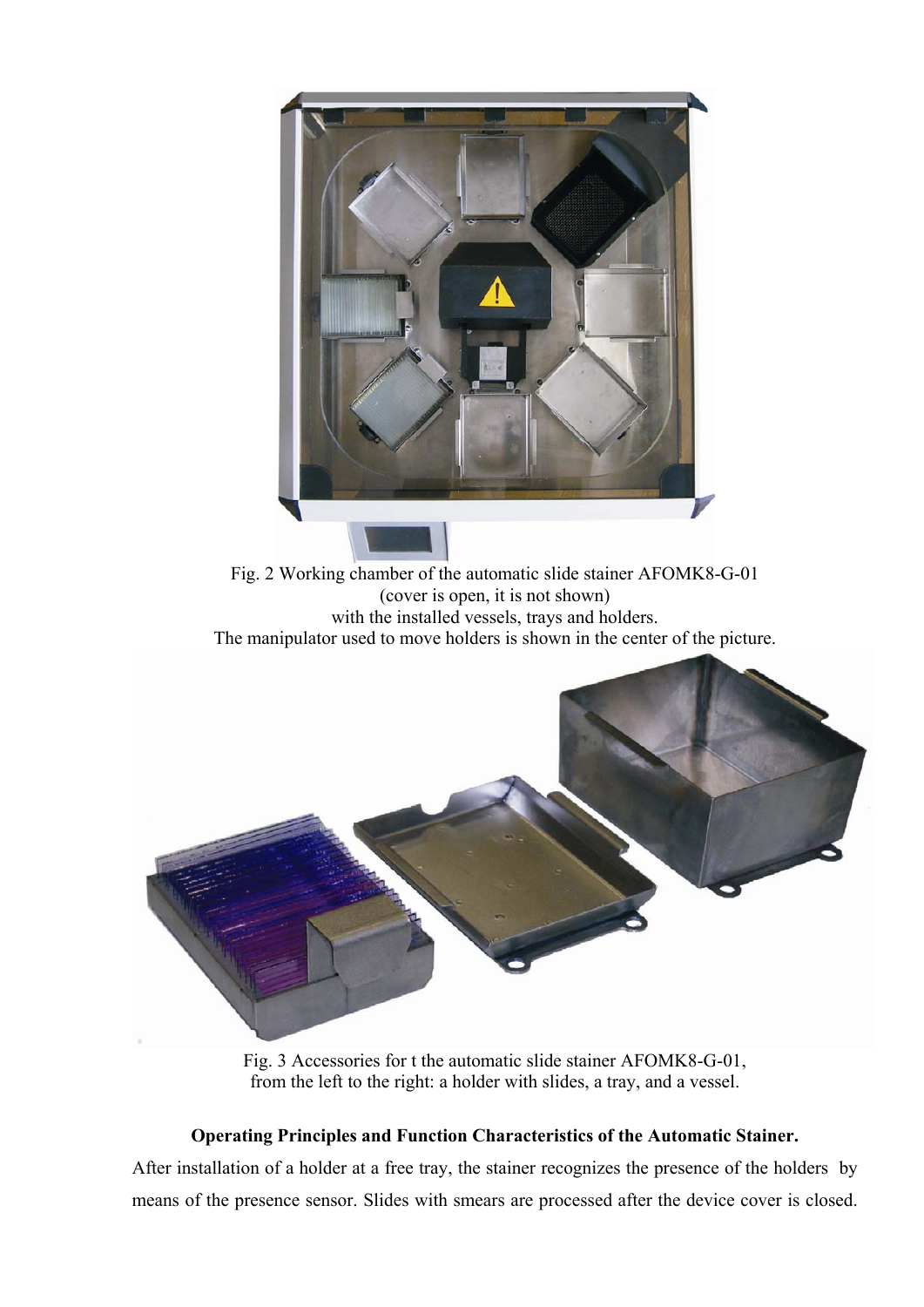The stainer manipulator transfers the holder from a vessel to a vessel according to the set program. Vessels must be filled with technological liquids according to the selected program. The staining technological process finishes with drying in a stream of warm air. After that, the holder with slides is returned to the initial tray (parking station).

Automatic stainer can be suspended for a short time using the "STOP" button of the touch display. The processed holder can be taken out, and replaced with unprocessed ones. Manipulator movements are automatically stopped when the working chamber cover is opened. After the cover is closed (by pressing the "START" button), manipulator movement recommences. The working chamber is ventilated that prevents invasion of harmful substances into the laboratory air. At a sharp rise in the air temperature, the fire prevention blocking of ventilation is activated and the drying station heater is switched off in the working chamber.

The quantity of trays and vessels used depends on the technique applied. So, it is possible to perform a simple procedure with 3 vessels, for example: for a fixing agent, staining and rinsing. In this case, 4 trays will be reserved to arrange holders, i. e. it will be possible to load 4 holders with slides simultaneously (up to 200 slides).

On the other hand, when using a complex technique, you can use up to 7 stations for vessels with technological liquids. In this case a holder is loaded into the drying station (No. 1).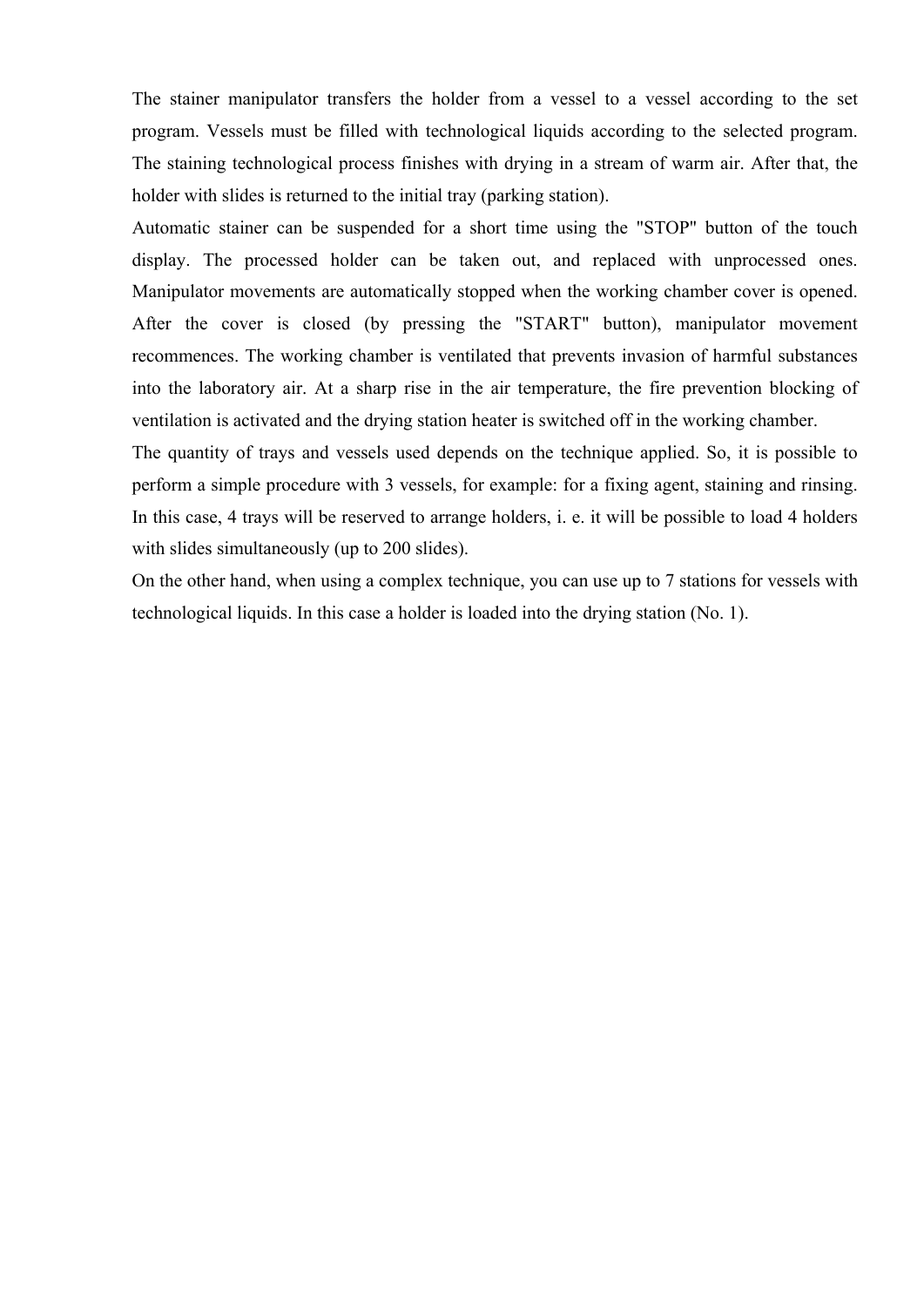#### **Modes of Movement and Parameters of Technological Process**

An important feature of stainer is a possibility to program different modes of movement and processing.

Possible modes:

**EXPOSURE.** A holder with slides is put into a vessel with a technological liquid using 3 upand-down movements for plate rinsing (replacement of the technological liquid layer from the previous vessel) with the subsequent exposure in a vessel for the specified time. After the specified time expired, the holder is slowly taken out from the liquid and then is sharply raised in the top position. In this position, the holder with slides is inclined for better draining of the technological liquid. In the top position, the device performs the **DELAY** of the specified duration followed by a single shaking, and then the holder is moved to the next programmed station. If the **EXPOSURE** duration is set to 0000 (0 s), up-and-down movements are not performed during the dipping phase. The exposure duration is set from 0 s to 99 min. 59 s.

**ACTIVATION.** This mode differs from the **EXPOSURE** mode with the periodic up-and-down movement of the holder with slides in the technological liquid – **ACTIVATION**. The interval between movements (activation) is set from 0 to 99 seconds.

**DIPPING.** The holder with slides is put into a vessel, and then immediately taken out from the technological liquid and raised in the top position. After that, it is put into a vessel again, etc., till all the set cycles are performed. Upon termination, the holder with slides is taken out like in the **EXPOSURE** mode with possibility of the top position holder with slides delay programming. In the **DIPPING** mode, the user specifies the number of the dipping cycles, not the processing time. You can select from 1 to 40 dipping cycles.

**DRYING.** The holder with slides is placed into the station No. 1 (drying station). Here, the air is blown through slides with a programmable HEATING parameter ("STRONG", "WEAK", "OFF").

Through programming of modes and their parameters you can perform different method operations, some of them is used in manual staining of preparations.

So, in the **DIPPING** mode, the user obviously can stain using accelerated **Diff-Quick** techniques.

To intensify the staining process in the technological liquid, **ACTIVATION** can be used**.** 

Besides, to intensify the staining process, you can use evaporation of stain solvent during **DELAY** and using **DRYING** modes.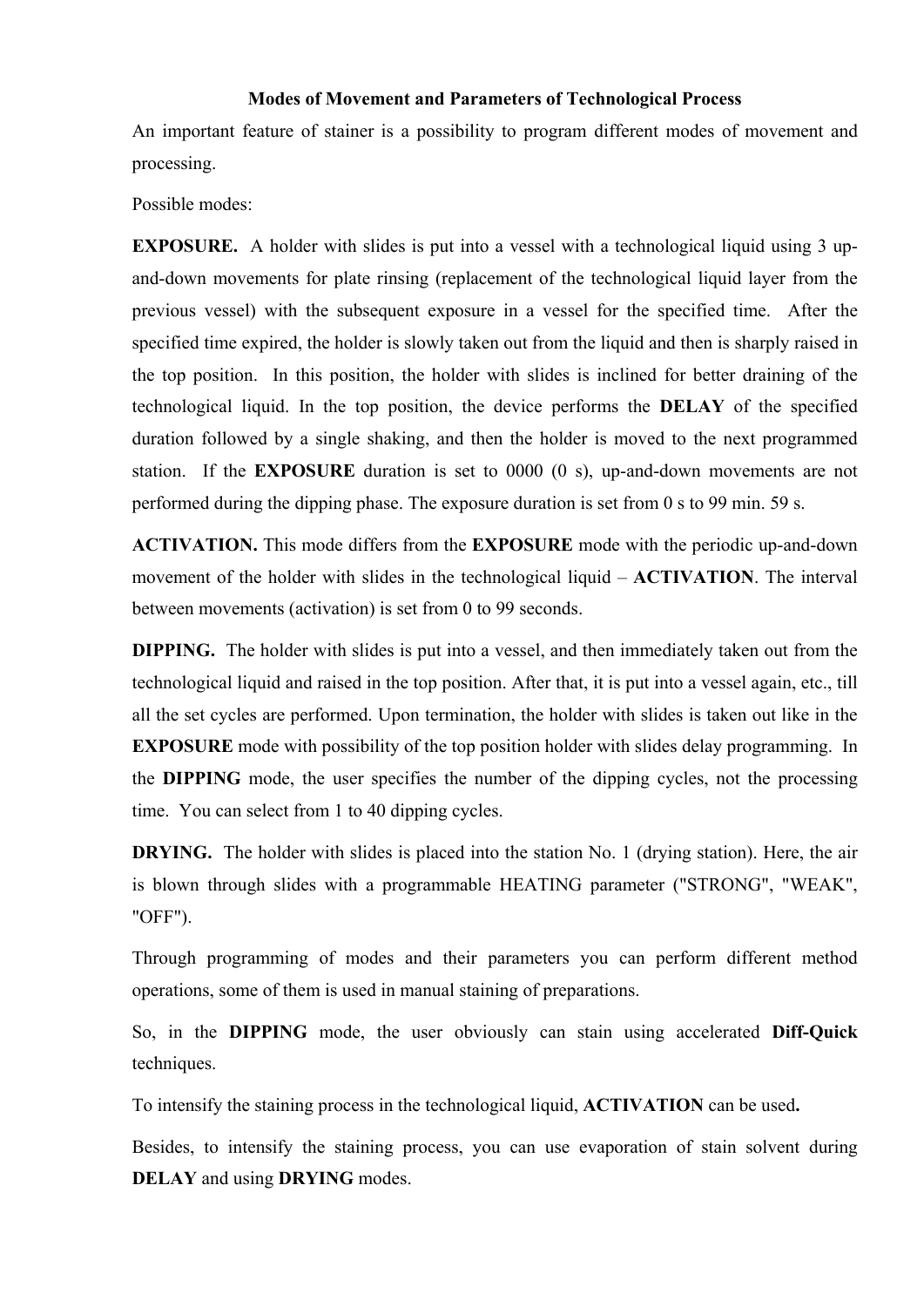It is possible to apply mixing of technological liquid layers on slide plates: during the dipping in a vessel, there is no immediate full replacement of the previous technological liquid on a slide surface. By taking out a holder with slides after a short dipping (**EXPOSURE** with duration of 0 s) and using the **DELAY** mode, you can process in a mixture of two technological liquids. So, in addition to Pappenheim staining, you can stain in a diluted stain fixator (May-Grunwald, Leischmann, Wright stain): after fixation, a vessel with slides is for a short time dipped into a vessel with the buffer, taken out and exposed to the air (a perfect analogy with the fixing agent dilution at staining "on rails"). In other stain techniques, this method can be used to perform hydration, dehydration and differentiation of a preparations without big number of vessels.

Key technological process parameter is the duration that can be corrected before the program execution.

### **Programming of the Automatic Stainer.**

The user can independently program the device. Management block with a touch graphic screen is used for management, control (monitoring) and programming. Program input, even for a complex technique, takes no more than several minutes. Input is performed either by selecting a value, or by entering digital or symbol (alphabetic) information.



Fig. 4 Appearance of the touch screen: main menu.

|  | МЕТОДИКА : НОВАЯ<br><b>OTMEHA</b> | ПОМЕСТИТЬ ШТАТИВ НА 00:06 МИН<br><b>ПОМЕСТИТЬ ШТАТИВ НА 00:06 МИН</b><br>. ПОМЕСТИТЬ ШТАТИВ НА 00:06 МИН<br>ПОМЕСТИТЬ ШТАТИВ НА 00:06 МИН<br>ПОМЕСТИТЬ ШТАТИВ НА 00:06 МИН<br>ввод |
|--|-----------------------------------|------------------------------------------------------------------------------------------------------------------------------------------------------------------------------------|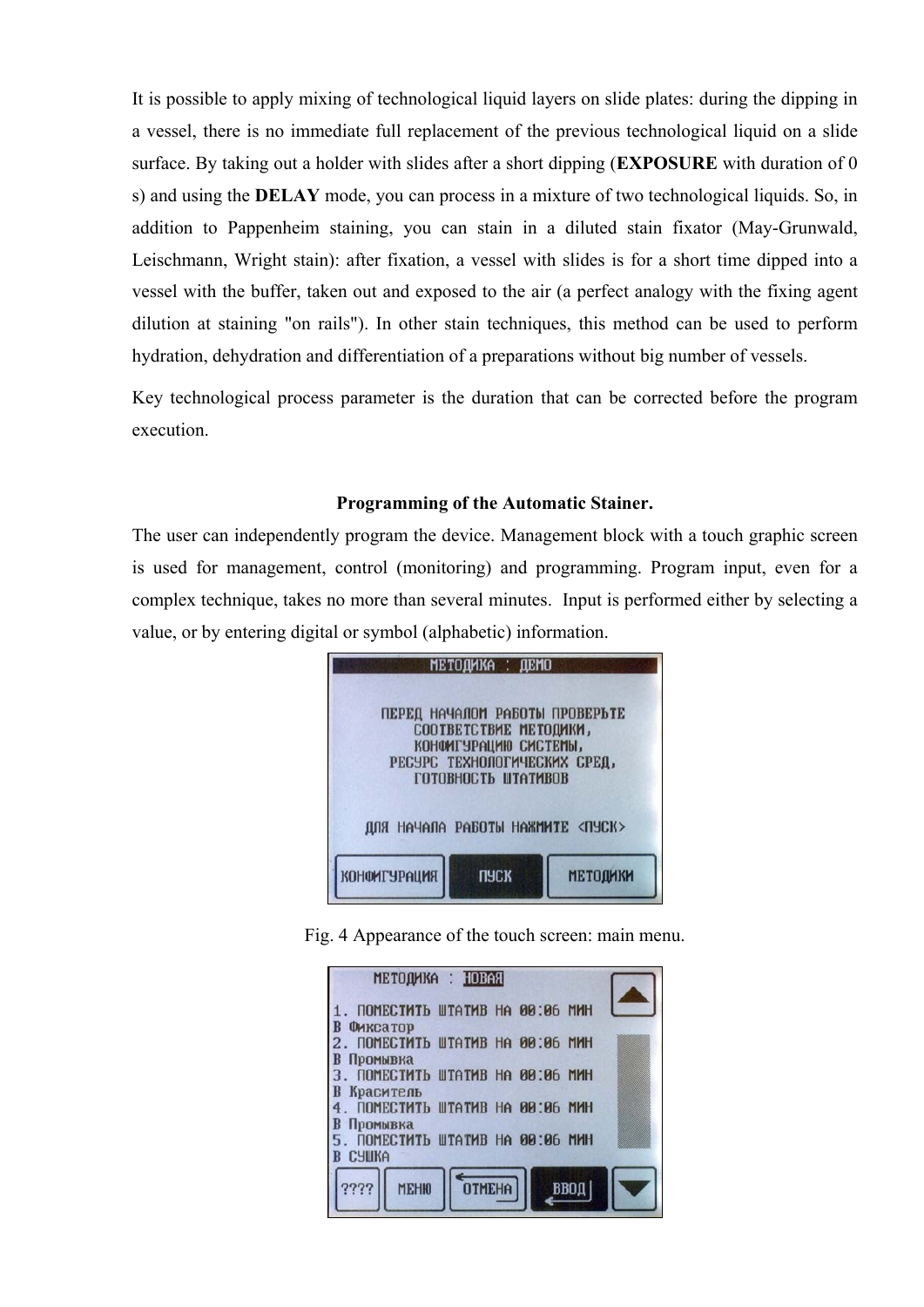Fig. 5 Appearance of the touch screen: section of programming and technique selection. (To enter the section, press "**TECHNIQUES"** in the main menu).

|                                         | КОНФИГУРАЦИЯ СИСТЕМЫ          |      |  |
|-----------------------------------------|-------------------------------|------|--|
| CYNIKA                                  |                               |      |  |
| $C2-$                                   | ВОДА ПРОТОЧНАЯ                |      |  |
| A3YP-903MH<br>$C3-$                     |                               |      |  |
| C <sub>4</sub>                          | ЛЕЙШМАНА ФИКСАТОР             |      |  |
| <b><i><u>ПАРКОВКА</u></i></b><br>$65 -$ |                               |      |  |
| C6- NAPKOBKA                            |                               |      |  |
| $C2-$<br><b>ПАРКОВКА</b>                |                               |      |  |
| ПАРКОВКА<br>$6$                         |                               |      |  |
| <b>CEPBMC</b>                           |                               |      |  |
| MHTEPBAN 17:00                          |                               |      |  |
| ????                                    | <b>OTMEHA</b><br><b>MEHI0</b> | ввод |  |

Fig. 6 Appearance of the touch screen: "Configuration" section (To enter the section, press "**CONFIGURATION**" in the main menu).

| МЕТОДИКА : ЛЕЙШМАН-ГИМЗА                         |
|--------------------------------------------------|
| 21:19:33<br><b>ВЕНТИЛЯТОР</b><br><b>ВЫКЛЮЧЕН</b> |
| 11/07/09<br>НАГРЕВАТЕЛЬ ВЫКЛЮЧЕН                 |
| ТЕМПЕРАТУРА 23°С                                 |
| 1C CYWKA<br>СВОБОДНА                             |
| 2C<br>ВОДА ПРОТОЧНАЯ<br>СВОБОДНА                 |
| 30<br>A3YP-903MH<br>CBOGOOHA                     |
| 4C NEMWAHA OMKCATOP<br><b>P4:55</b>              |
| <b>TIPOUECC</b><br>5C NAPKOBKA                   |
| ОЖИДАНИЕ<br>6C NAPKOBKA                          |
| <b>ПАРКОВКА</b><br>ОЖИДАНИЕ<br>20                |
| ОЖИДАНИЕ<br><b>8C NAPKOBKA</b>                   |
|                                                  |
| <b>OTMEHA</b><br><b>CTON</b><br>ввод             |
|                                                  |

Fig. 7 Appearance of the screen during execution of the technological program. (To enter the section, press "**START**" in the main menu).

The stainer controls the device system states and the conformity of the configuration to the chosen program. Also, it reminds of the working life of used technological liquids and issues prompts on user demand.

### **Examples of Implementation of Different Staining Techniques**

The most popular and wide-spread staining methods were tested in this automatic devices. Below you can see examples of microphotos of the stained preparations on hematologic smear Pappenheim staining and microbiological smear Gram staining.